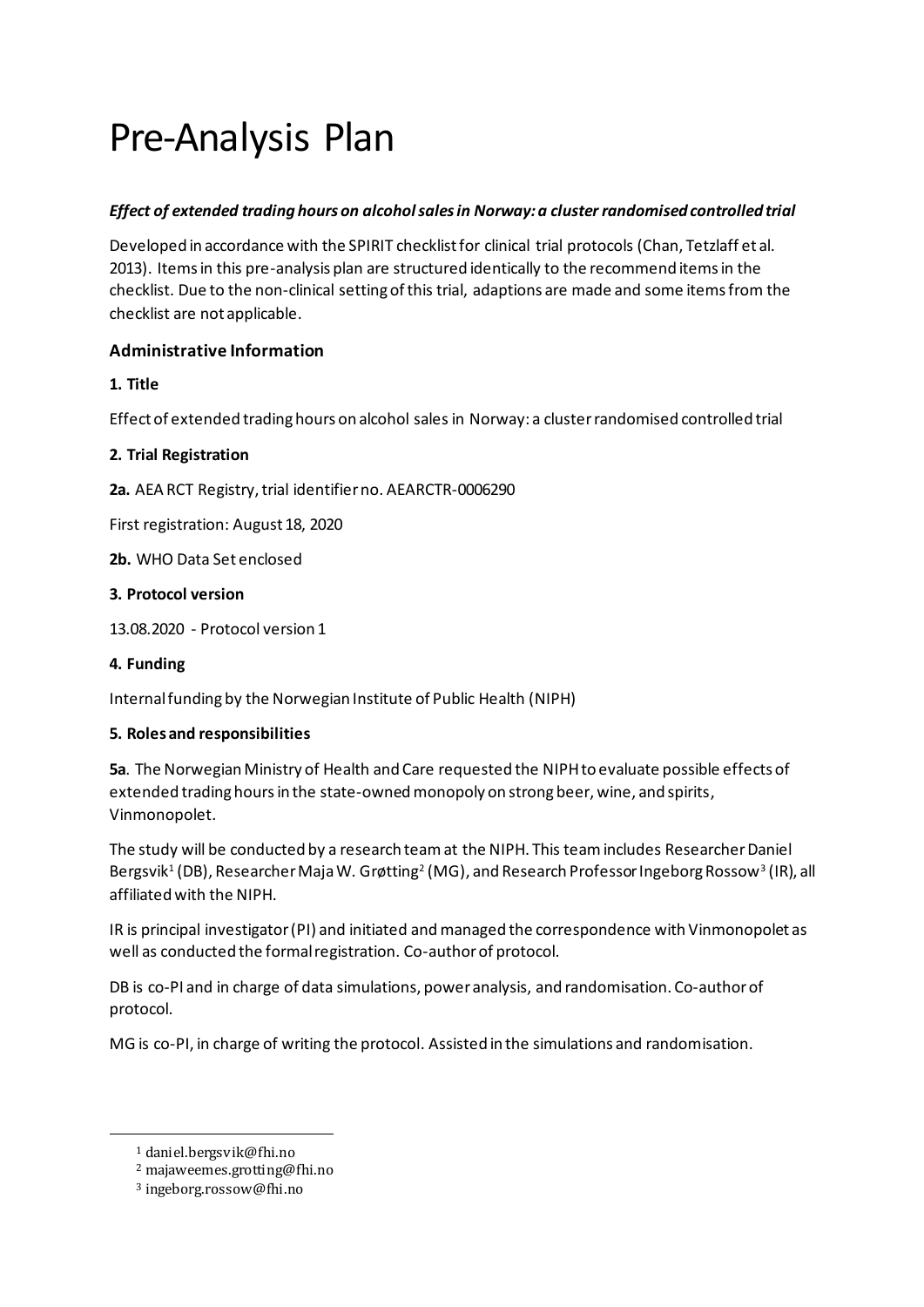All listed researchersinitiated and completed the study design and participated in preliminary meetings with Vinmonopolet.

**5b.** NIPH is the trial sponsor.

Address: Marcus Thranes gt. 6, 0473 Oslo, Norway.

Email: folkehelseinstituttet@fhi.no

**5c.** The research teamat NIPHis solely responsible for study design; collection, management, analysis, and interpretation of the data; writing of the report; and the decision to submit the report for publication.

**5d.** Vinmonopolet (the state-owned monopoly) is responsible for coordinating and managing the implementation of the trial and most of the data collection. The research team at NIPHis responsible for the experimental design, randomisation, data analysis, and publications. The Norwegian Ministry of Health and Care requested the NIPHto conduct an evaluation of possible effects of extending the trading hours. The Ministry has no further role in the project.

# **Introduction**

# **6. Background and rationale**

**6a.** Alcohol consumption is among the leading risk factors for health and social problems in the population, both globally as well as in high income countries (Babor, Caetano et al. 2010, Shield, Manthey et al. 2020). Regulation of alcohol availability through measures of restricted access is one of the most effective policies to curb alcohol consumption and related harms (Babor, Caetano et al. 2010).

In Norway, alcohol policy contains a number of policy measures regulating access to alcohol. One such measure is the state-owned monopoly (called Vinmonopolet) for all retail off-premise sales of alcoholic beverages over 4.7percent alcohol (i.e. strong beer, wines and spirits). The number of alcohol monopoly outlets is restricted; in Norway, with a population of 5 million inhabitants, there are currently 335 such outlets. Retail off-premise sales of alcohol with lower alcohol content (mainly medium strength beer) is allowed in licensed grocery stores, which are far more numerous (currently around 4 000 stores) than the monopoly outlets. Another important measure to regulate access to alcohol in Norway, is restriction of trading hours. As per August 2020, the maximum national limits for off-premise alcohol sales are as follows: In grocery stores, the trading hours are between 8:00 am and 8:00 pm Monday through Friday and between 8:00 am and 6:00 pm on Saturdays. In alcohol monopoly outlets, the maximum trading hours are more limited; as per August 2020 they are between 8:30 am and 6:00 pm Monday through Friday and between 8:30 am and 3:00 pm on Saturdays. No off-premise alcohol sales are allowed on Sundays (or on other public holidays, Constitution day, etc.).

In recent years, shopping patterns among Norwegian customers are altered, with stronger preferences for shopping on Saturday afternoons. In response to this change in shopping pattern, the owner of Vinmonopolet, the Ministry of Health and Care Services, proposed to the Parliament a change in the Alcohol Act, allowing for alcohol sales in monopoly outlets until 4:00 pm on Saturdays. The proposed change included also that monopoly outlets were allowed to open at the earliest at 10:00 am on Saturdays. The proposed change was likely grounded in a concern for maintaining legitimacy among Norwegian consumers, as public support for this state monopoly is vital for its future existence. The Ministry's proposal was adopted by the Parliament in June 2020, and the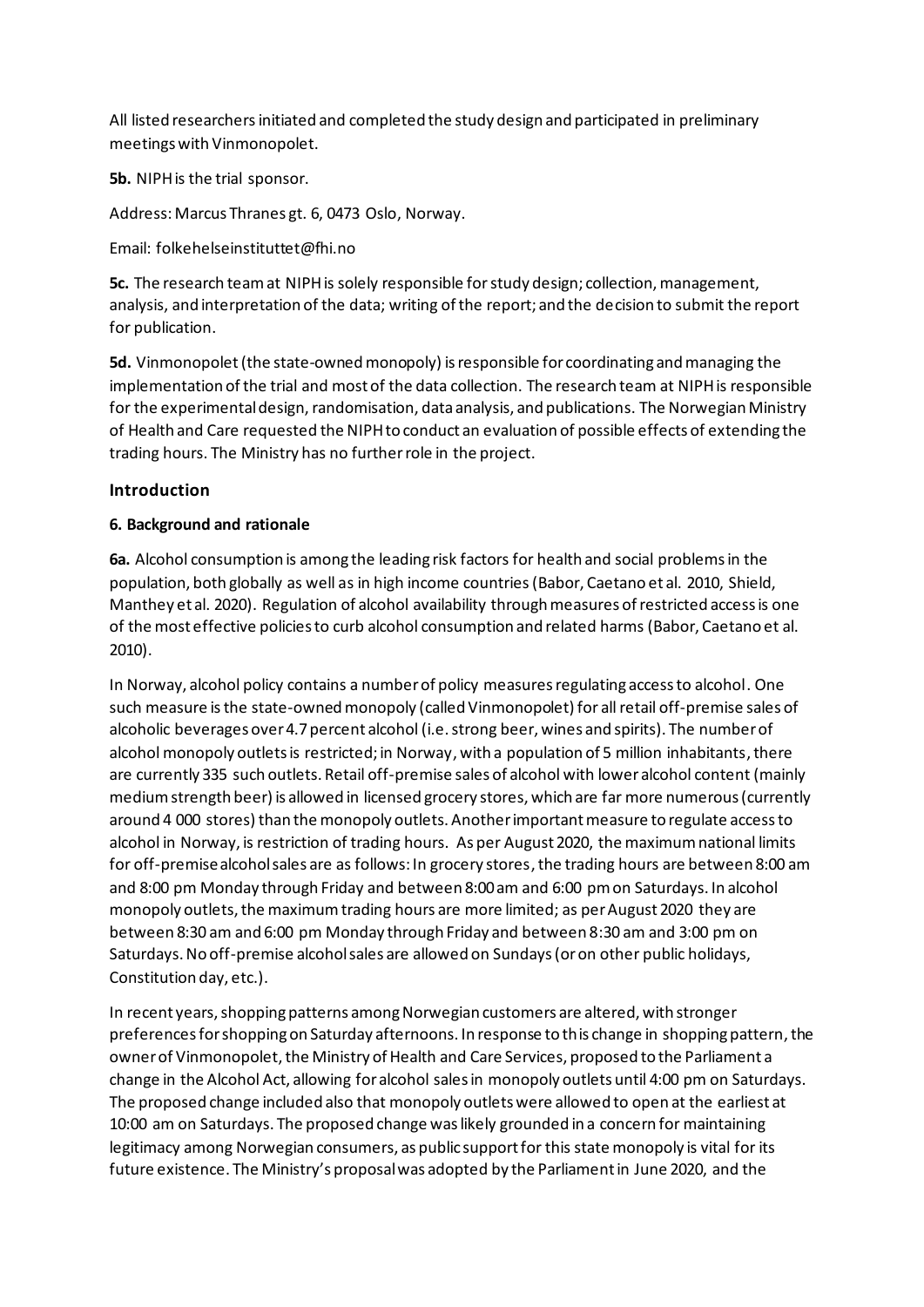change in trading hours on Saturdays could take effect from September 1<sup>st</sup> 2020. While the change in the Act is – formally – only an offset of trading hours on Saturdays, the reality is that most of the monopoly outlets currently open at 10:00 am on Saturdays. Thus, the adopted change in the Alcohol Act, implies in effect an extension of trading hours by one hour for most monopoly outlets.

Although one extra trading hour is a small increase compared to total access throughout the week, the extended access comes at a critical time. Between 2:00 pm and 3:00 pm is when most outlets experience the highest sales per hour throughout the week. The increase in access, therefore, comes at a time when demand is exceedingly high and potentially more elastic. Thus, it can be argued that the current closing time, at 3:00 pm, is a particularly binding constraint.

The trading hours are, as noted, wider for sales of low content alcohol (mainly medium strength beer) in licensed grocery stores compared to alcohol sales in monopoly outlets. With an extension of trading hours in monopoly outlets from 3:00 pm to 4:00 pm, it may be expected that alcohol sales in monopoly outlets increase slightly. It is further possible that there will be some trade leakage from alcohol sales in grocery stores to that in monopoly outlets. In other words; a possible increase in alcohol sales in the state monopoly due to an increase in trading hours, may in part be substituted by a small decrease in alcohol sales in grocery stores, reflecting trade leakage. From a public health point of view, changes in total alcohol consumption are of key interest. It is well demonstrated that an increase in total alcohol consumption in a society is accompanied by an increase in health and social problems at the population level, and vice versa (Babor, Caetano et al. 2010, Holmes, Meier et al. 2012, Kehoe, Gmelet al. 2012). On-premise alcohol sales constitute a minor fraction (10 – 15 %) of total alcohol consumption in Norway, and hence total off-premise alcohol sales is a good proxy for total alcohol sales and total alcohol consumption.

The Ministry of Health and Care Services requested the Norwegian Institute of Public Health (NIPH) to evaluate possible effects of the change in trading hours. With this project, we aim to investigate possible effects on alcohol sales of the planned small extension of trading hours in alcohol monopoly outlets. Specifically, we aim to evaluate whether this increase in trading hours results in 1) an increase in alcohol sales in the monopoly outlets, and 2) an increase in total alcohol sales, including possible substitution effects from beer sales in grocery stores.

Regulating days and hours of trading of alcohol in licensed off-premise outlets is a widely used policy measure. The research literature is quite consistent in acknowledging regulation of access to alcohol as an effective policy measure to curb consumption and harms, including measures restricting the days and hours of sale (Babor, Caetano et al. 2010, Sherk, Stockwell et al. 2018, Nepal, Kypri et al. 2020). However, much of this literature pertains to on-premise trading hours, and there is less evidence of possible effects of changes in days and hours of off-premise trading (Wilkinson, Livingston et al. 2016, Sanchez-Ramirez and Voaklander 2018, Sherk, Stockwell et al. 2018, Nepal, Kypri et al. 2020). Sherk and colleagues (2018) conducted a meta-analysis of six studies examining the effect of allowing a one day change in off-premise alcohol sales (either Saturdays or Sundays) and estimated that an additional day of trading led to an increase in total alcohol sales by 3.4 %. Studies examining effects of changes in hours of off-premise trading on consumption or sales are even fewer. Sherk et al. (2018) identified only one such study, which showed that in Russian regions, restrictions on hours of off-premise sales – particularly late at night – led to reduced consumption levels (Kolosnitsyna, Sitdikov et al. 2014). Two studies, from Germany (Marcus and Siedler 2015) and from Switzerland (Wicki, Bertholet et al. 2020), found that restrictions in off-premise trading hours late at night led to reductions in alcohol related harms. Thus, results from this planned project will add to a meagre literature on possible effects of a change in trading hours in off-premise alcohol outlets.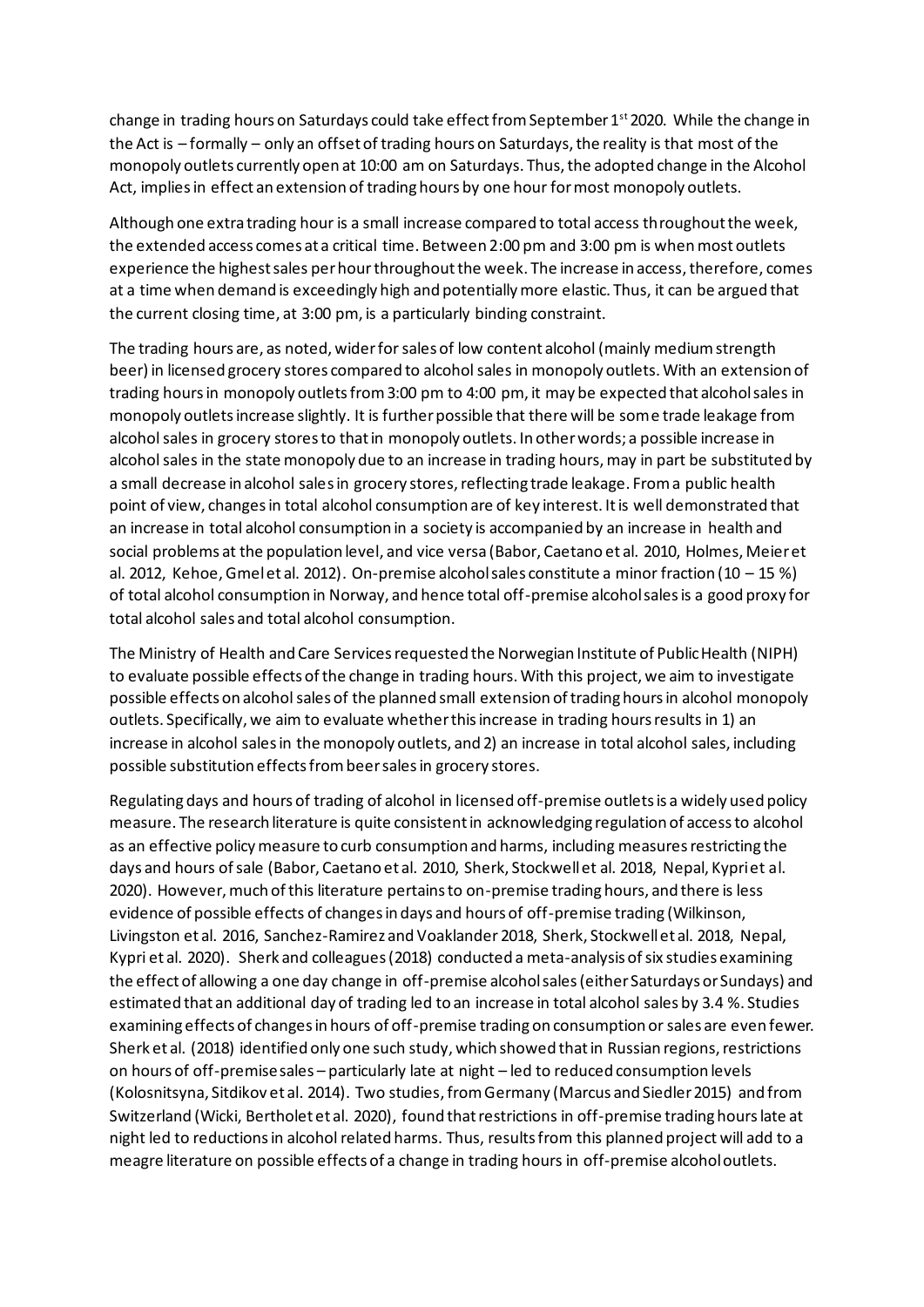Controlled experiment designs are rarely used in evaluations of possible effects of a change in alcohol availability. Studies applying such designs, typically come from the Nordic countries; some conducted in the 1970s-80s (Mäkelä, Rossow et al. 2002), and a few in more recent years. The latter studies pertain to evaluations of transfer from over-the-counter to self-service in Sweden (Skog 2000) and in Norway (Horverak 2008), and the effects of Saturday openings of outlets in Sweden (Norström and Skog 2003, Norström and Skog 2005). Notably, these experiments were all conducted in state alcohol monopolies. While the previous experiments were designed with designated intervention and control conditions, this planned project will apply a randomised controlled trial design.

Thus, the planned randomised controlled experiment offers a rare opportunity to study possible effects of a relatively small change in a widely used alcohol policy measure.

**6b.** Explanation for choice of comparators is not applicable

#### **7. Objectives**

The primary objectives with this study are to test empirically whether, and if so to what extent, the planned extension of trading hours results in 1) an increase in alcohol sales in the monopoly outlets, and 2) an increase in total alcohol sales, including possible substitution effects from beer sales in grocery stores.

The key secondary objectives are to explore how extended opening hours affects sales across days of the week or across sale hours on Saturday, and how weekly sales and sales in turnover (NOK) are affected by the extension of opening hours.

In addition, as part of robustness and sensitivity analyses, we will explore whether a possible effect of extended trading hours vary by certain characteristics of trade districts, including high sales volumes, proximity to the Swedish border and regional coronavirus measures.

#### **8. Trial Design**

The trial is designed as a cluster randomised controlled trial. Monopoly outlets are clustered into trade districts to reduce spill-over effects caused by trade leakage across monopoly outlets. Due to substantial variation in alcohol sales across trade districts, the 62 (of 66 4 in total) trade districts eligible for randomisation were stratified into three blocks, based on monthly alcohol sales in 2018. Computer-generated randomisation of trade districts allocated monopoly outlets within each block into one of three experimental conditions: implementation of extended trading hours by September 1st 2020<sup>5</sup>, by December 1st 2020, or by March 1st 2021. Extended trading hours will take effect on the same date for all monopoly outlets within a trade district. After implementation, extended trading hours will remain the same throughout the study period.

<sup>4</sup> Note that the total number of trade districts in Norway is presented differently in the trial registration; that is n=67. According to an internal report by the state monopoly, where they have identified and presented the trade districts, the total number of trade districts is presented as 67. However, in recent files from the state monopoly, the number of trade districts is 66.

<sup>5</sup> The first Saturday is September 5th. Correspondingly, first Saturdays are December 5th and March 6th.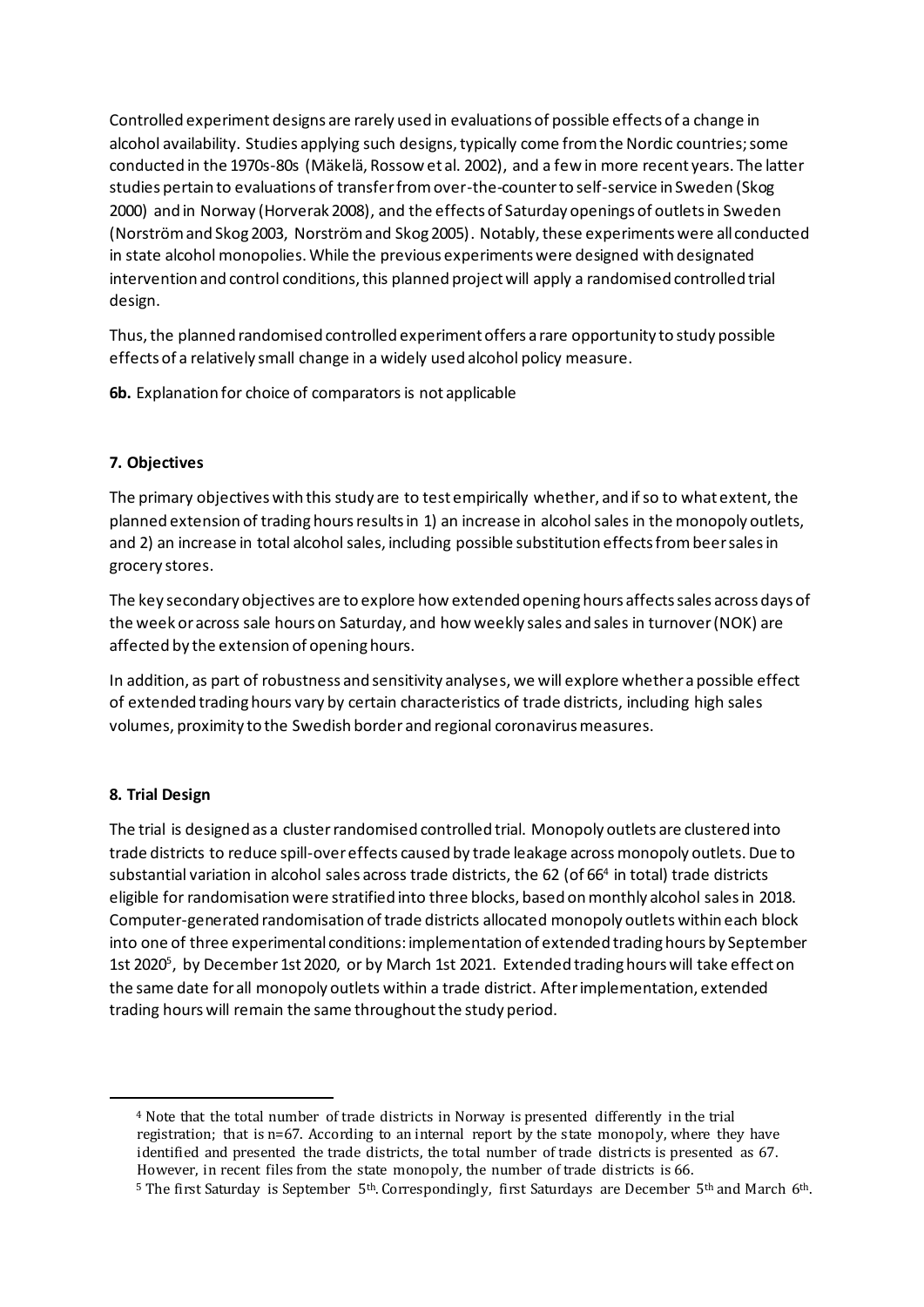# **Methods: Participants, interventions, and outcomes**

# **9. Study Settings**

The geographic location of the experiment is Norway, the whole country (with the exception of Svalbard). Retail data on alcohol sales will be collected from all monopoly outlets and from the vast majority (95 percent) of grocery stores in Norway.

# **10. Eligibility Criteria**

There are currently 335 monopoly outlets in Norway distributed over 66 trade districts (as identified by Vinmonopolet). In June 2020, Vinmonopolet agreed to implement the extension of trading hours within a randomised controlled trial design, although with some adjustments. Vinmonopolet requested that the monopoly outlets in 4 large cities (Oslo, Bergen, Trondheim and Tromsø) be exempt from the experiment, that is; the state monopoly wished to implement the extended trading hours in these four cities at the earliest time point (September 1<sup>st</sup> 2020). There are altogether 54 outlets in these four cities. Two of these cities (Oslo and Trondheim), each constitute a trade district, whereas Bergen and Tromsø both are part of a larger trade district. This requested exemption implied that two trade districts were not eligible and two other trade districts were eligible, but with some excluded outlets.

There is large variation in number of outlets per trade district, and there is huge variation in overall alcohol sales and sales on Saturday afternoons across outlets and across trade districts. In order to allow Vinmonopolet some flexibility with regard to whether and when to implement extended trading hours,the 50 outlets with the smallest alcohol sales on Saturday afternoon were exempt from the experiment. These 50 outlets were identified by sales data from 2018. Since then, an additional five monopoly outlets have opened. Three of these have very low alcohol sales and were therefore added to the outlets with the smallest alcohol sales, thus totalling 53 outlets. Notably, these outlets account for a negligible part of the overall sales and are therefore of minimal interest for the experimental design. In two trade districts, all outlets (two in each district) were among the 53 smallest outlets, and thus, these two trade districts were not eligible.

Thus, out of 335 outlets and 66 trade districts, 228 outlets and 62 trade districts were eligible for trial inclusion.

All 54 outlets in the four large cities will be under the same regime as those in the first experiment condition (i.e. extended opening hours as from September 1st 2020). The state monopoly has further allocated 52 of the 53 outlets with the smallest salesto implement extended trading hours by September 1<sup>st</sup> 2020, while the remaining one outlet with small sales will have extended trading hours from December 1st 2020. We will collect data from all monopoly outlets, including those that are not part of the randomised trial. The latter will be used in additional analyses.

# **11. Interventions**

**11a.** All eligible trade districts are allocated to one of three experiment conditions. The first experiment condition implies extended trading hours (from 3:00 pm to 4:00 pm on Saturdays) taking effect from September 1<sup>st</sup> 2020. The second experiment condition is the same extension in trading hours but taking effect December 1<sup>st</sup> 2020. The final experiment condition is no extension of trading hours until March 1<sup>st</sup> 2021, when the same extension of trading hours will take effect.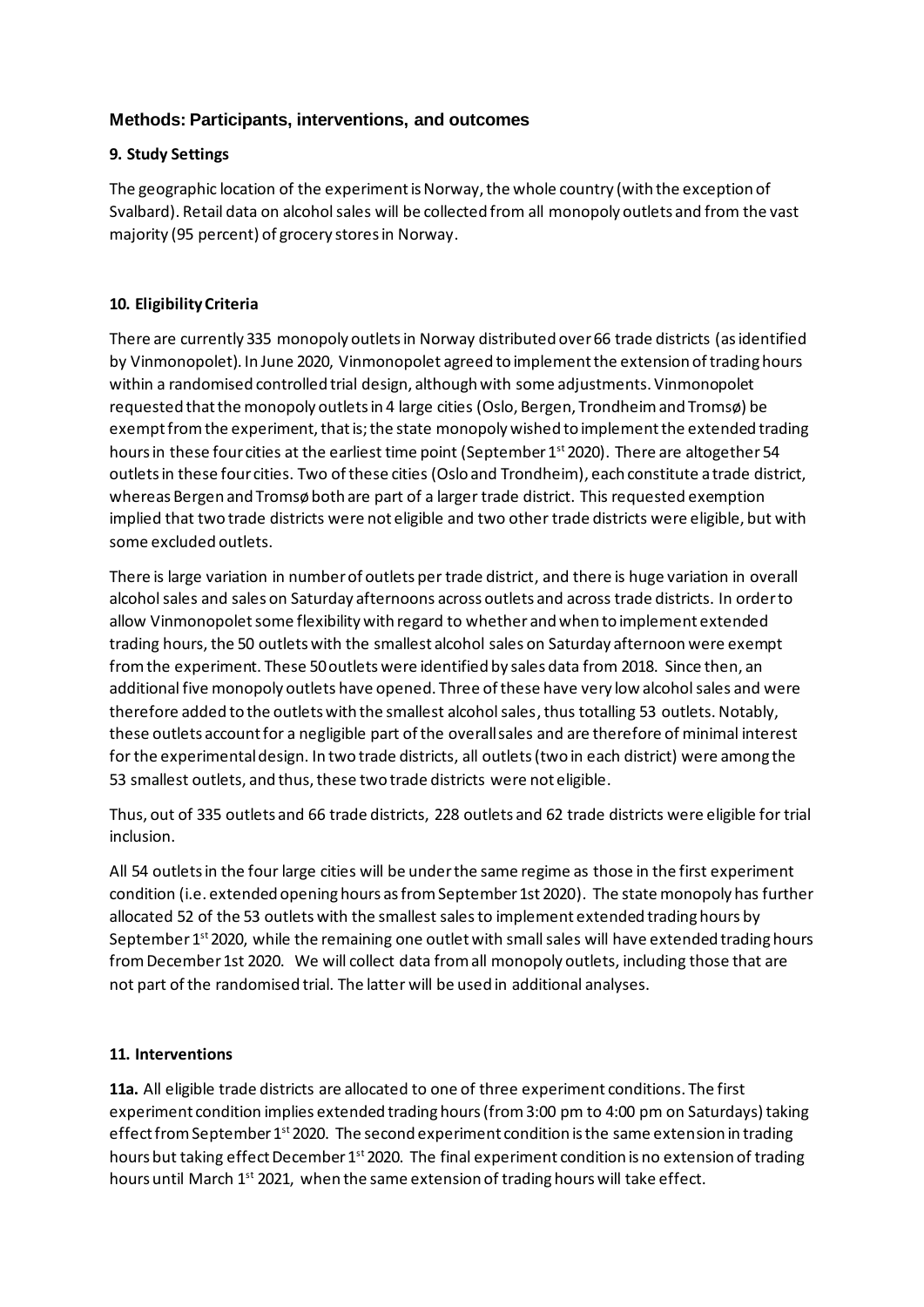In 21 trade districts, extended trading hours will be implemented from September 1st 2020; in 21 othertrade districts, extended trading hours will be implemented from December 1st 2020; and in the remaining 20 trade districts, extended trading hours will be implemented from March 1st 2021. Extended trading hours will take effect on the same date for all monopoly outlets within a trade district. After implementation, extended trading hours will remain the same throughout the study period.

**11b.** An outlet will be discounted from the experiment in the event of an outlet closure. Currently, there are no planned closures.<sup>6</sup> Vinmonopolet is – in principle – free to discontinue the experiment in any form they chose and at any time. Experiences from previous controlled experiments within Vinmonopolet, suggest that the risk of such discontinuation is small (Mäkelä, Rossow et al. 2002, Horverak 2008).

**11c.** Vinmonopolet manages all outlets and possesses perfect control over trading hours. A strategy for improving adherence is therefore not applicable.

**11d.** Concomitant care and permitted interventions are not applicable.

#### **12. Outcomes**

Key outcome variables are

- i) monthly alcohol sales in monopoly outlets
- ii) monthly alcohol sales in licensed grocery stores

Both measured in beverage specific volumes and in litres of pure alcohol.

Secondary outcomes are

- i) weekly alcohol sales in monopoly outlets and in licensed grocery stores
- ii) distribution of total alcohol sales over days of the week (Monday through Saturday) in monopoly outlets
- iii) distribution of alcohol sales over the trading hours on Saturdays in monopoly outlets,

These are measured in beverage specific volumes and in litres of pure alcohol

iv) monthly alcohol sales (total and beverage specific) in monopoly outlets, as measured in turnover (NOK).

Data on alcohol sales are provided in litres and in NOK per beverage category, and will be calculated into litres of pure alcohol. The variables will also be adjusted for seasonal variation.

Data on alcohol sales are collected routinely by Vinmonopolet for the monopoly outlets (per outlet, per week, and per trading hour on Saturdays) and from AC Nielsen for sales in grocery stores (per grocery store, per week).

Finally, we will collect data on trade district characteristics, such as proximity to Swedish border, tourism, and demographic characteristics of the population in each trade district that are publicly available at Statistics Norway. 7

<sup>6</sup> The outlet at Holmlia in the city of Oslo (exempt from experiment) is currently closed and will reopen in the autumn of 2021.

<sup>7</sup> These data are available at the municipality level.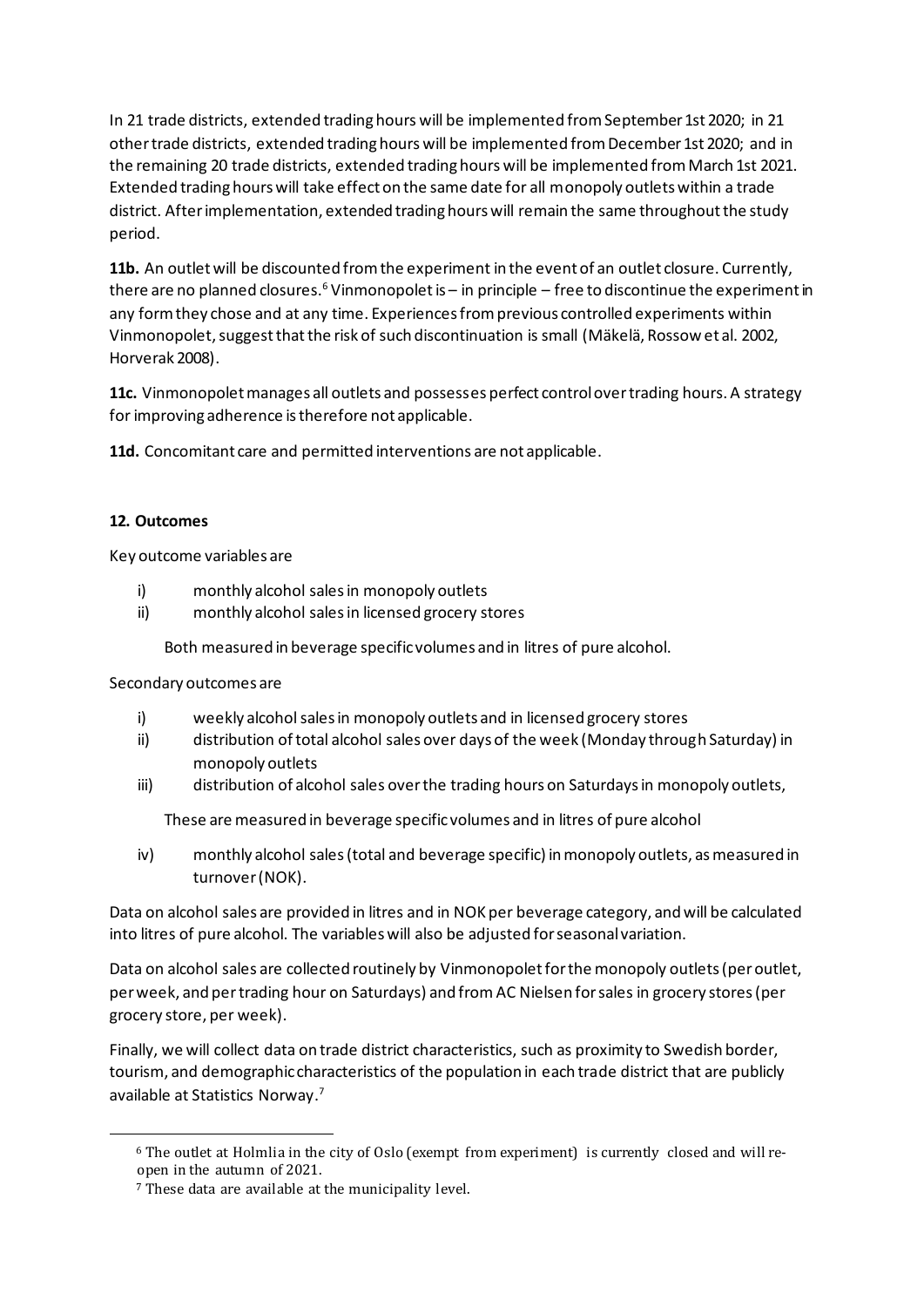# **13. Participant timeline**

Before September 1<sup>st</sup> 2020: All outlets close at 3:00 pm on Saturdays.

September 1<sup>st</sup> 2020: Trading hours in outlets allocated to the first experiment condition are extended from 3:00 pm to 4:00 pm on Saturdays. Outlets allocated to the second and third experiment condition continue with trading hours until 3:00 pm on Saturdays.

December 1<sup>st</sup> 2020: Trading hours in outlets allocated to the second experiment condition are extended from 3:00 pm to 4:00 pm on Saturdays. Outlets in the first experiment condition continue extended trading hours to 4:00 pm. Outletsin the third experiment condition continue with trading hours until 3:00 pm.

March  $1<sup>st</sup>$  2021: Trading hours in outlets allocated to the third experiment condition are extended from 3:00 pm to 4:00 pm on Saturdays. All other outlets continue extended trading hours to 4:00 pm.

March – December 2021: Post intervention observation period. All outlets are open until 4:00 pm.

We will collect data from 6 years prior to experiment start (that is from September 1<sup>st</sup> 2014) until February 28<sup>th</sup> 2022, with a possible extension of almost two years (that is until December 31<sup>st</sup> 2023). These sales data are produced routinely by Vinmonopolet and available for the research team.

The outlets in the non-eligible group of the four large cities will follow the same regime as those allocated to the first experimental condition (extended opening hours from September 1st 2020 and throughout the study period). Correspondingly, 52 of the 53 smallest outlets will have extended trading hours from September 1st 2020, whereas the remaining one (out of the 53 smallest outlets) will have extended trading hours from December 1<sup>st</sup> 2020.

The timeline of the experiment is presented in a schematic diagram in the file "Timeline Diagram".

# **14. Sample size**

Altogether 228 monopoly outlets, distributed over 62 trade districts, are included in the experimental design. A total of 82 outlets, distributed over 21 trade districts, are allocated to the first experiment condition (extended trading hours take effect September 1<sup>st</sup> 2020); 71 outlets, distributed over 21 trade districts, are allocated to the second experiment condition (extended trading hours take effect December 1<sup>st</sup> 2020), and 75 outlets, distributed over 20 trade districts, are allocated to the third experiment condition (extended trading hours take effect March  $1^{st}$  2021).

Power calculations were conducted as follows. Simulations were performed employing real sales data from January 2014 to August 2019. In these simulations, we assumed that extended opening hours were implemented by trade districts from September 1st 2018, December 1st 2018, and March 1st 2019, thus resembling the dates of the planned experiment, only two years before. For each outlet, the predicted increase in sales was set to be a uniformly distributed rate over the interval (0, 0.3) of mean hourly sales on Saturday afternoons in 2018; and this effect was further weighted by a relative measure of increasing sales on Saturday afternoons as compared to sales in the morning hours. The simulated increase in sales on Saturdays, given a one hour increase in trading hours, was then added to monthly sales data on which we ran regressions with standard errors clustered at the trade district level. In the regression models, we also accounted for seasonal variation. With 100 simulations of different block randomizations and random effect sizes, we were unable to produce parameter estimates for wine (mean β=0.030) and spirits (mean β=0.025) which were not statistically significant at p< 0.05. However, the effect on beer sales (mean β=0.018) was mostly statistically insignificant.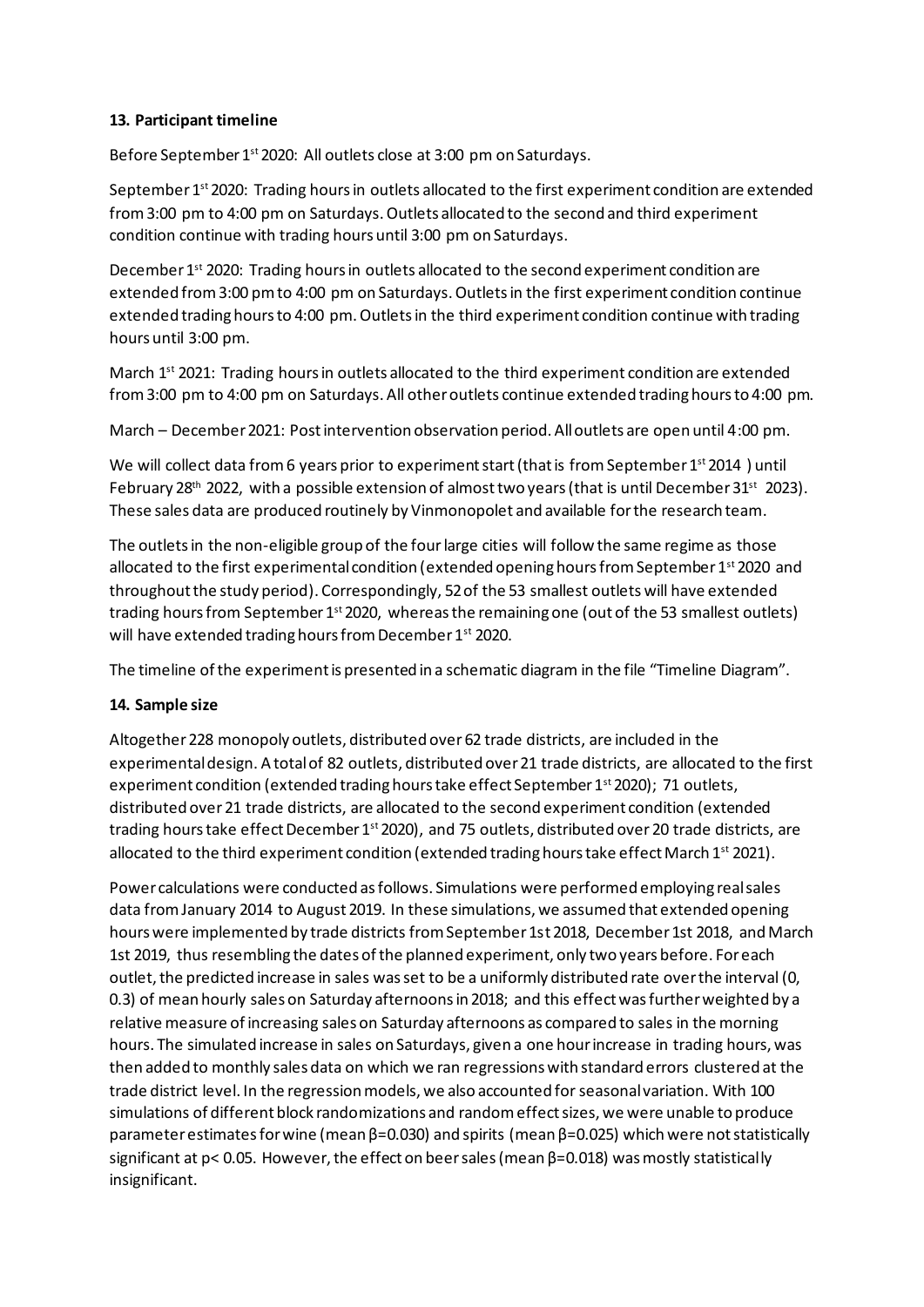In additional analyses, we plan to include the 107 excluded outlets accordingly: i) include only the 54 outlets from the 4 excluded large cities, ii) include only the 53 smallest outlets, and iii) include all 107 excluded outlets.

# **15. Recruitment**

Vinmonopoletis responsible for all monopoly outlets in Norway and has committed to the experimental design and randomisation of outlets.

# **Methods: Assignment of interventions (for controlled trials)**

# **16. Allocation**

**16a Sequence generation.**All eligible districts are divided into three blocks according to rank of monthly sales on Saturdays. Trade districts are then allocated to one of the three experimental conditions by computerized random number generation within each block. A random number generator in STATA was applied for the block-randomization.

**16b Allocation concealment mechanism.** The division of trade districts allocated into the different experimental conditions wassent to Vinmonopoletin June 2020, so as to allow time for preparing implementation according to the design.

**16c Implementation.**Vinmonopolet is responsible for communicating with the different outlets and managing the variations of opening hours across trade districts.

# **17. Blinding**

**17a.** As the intervention is an extension of opening hours, blinding is not applicable.

**17b.** NA

# **Methods: Data collection, management, and analysis**

# **18. Data collection methods**

**18a.** Vinmonopolet collects routinely data on beverage specific alcohol sales, measured both in litres and in NOK per outlet and per day and hour for all their outlets. These data will be provided for the period September 2014 to March 2022. A private company, AC Nilsen collects data routinely on sales of low content alcoholic beverages (up to 4.7 percent), measured both in litres and NOK, per outlet and per week for the vast majority (95 percent) of grocery stores in Norway. We will obtain data for district specific characteristics from Vinmonopolet and publicly available demographic controls from Statistics Norway.

**18b**. Data will also be collected for outlets excluded from the experiment and possibly for a longer follow-up period (until December 2023).

# **19. Data management**

The data are not sensitive and will be kept, quality checked, and analysed by the research teamat NIPH. Vinmonopolet collects sales data on a regular basis. These will be sent by email in excel to the research team at NIPH. Quality checking of the data includes assessing outliers in sales and comparing sales at specific outlets with over-all sales trends.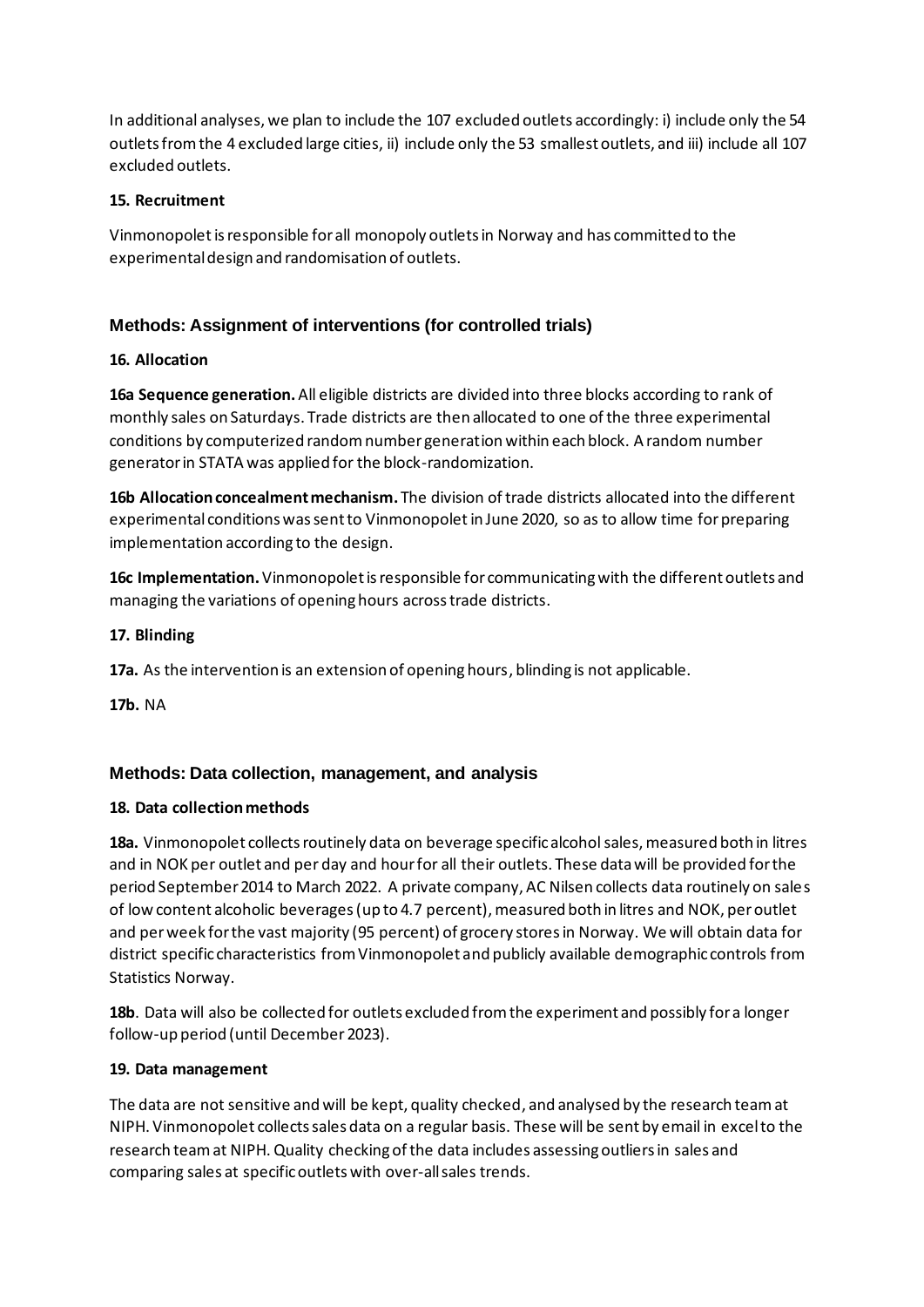#### **20. Statistical methods**

**20a**. Ordinary regression analyses will be applied to analyse the data. The main output is monthly sales in litres of pure alcohol (total and beverage specific), adjusted for seasonal variation (using sales in the same month in the preceding years). Depending on the data, it may also be necessary to account for spikes in sales on Saturdays before major public holidays. If so, results with and without accounting for these spikes will be reported. The unit of analysis is monopoly outlet, and standard errors will be clustered at the trade district level. Results will be reported using a 5% level of statistical significance. The following controls may be included in the analysis: population size, proximity to the Swedish border (proxy for trade leakage), tourism, and number of monopoly outlets in the trade district. Trade district fixed effects will be included. In addition, the effect of coronavirus measures will be considered if appropriate. Finally, there is anecdotalevidence from Vinmonopolet, suggesting thatlagged response to changes in opening hours may occur in some regions. We will therefore assess effects in the short and the intermediate termwith the possibility of interactions with region/trade district.

Finally, we will explore how extended opening hours affects weekly sales, sales across days of the week or across sale hours on Saturday, and sales in turnover (NOK).

**20b.** Robustness checks and sensitivity analyses will include the following:

- Inclusion of all trade districts and outlets that were not eligible for the RCT in the main analyses, and compare estimates
- Assessing the effects for the following sub-groups:
	- o The block with the highestsales volumes
	- o The trade districts closest to the Swedish border, where trade leakage is most common (thereby taking into account possible variations in travel restrictions due to coronavirus measures)

**20c.** The issue of missing data is seen as minimal as we expect that only outlet closures will lead to missing data. As of now (August 2020), no closures are <code>expected. $^{\rm 8}$ </code>

# **Methods: Monitoring**

# **21. Data monitoring**

**21a.** Vinmonopolet continuously monitors sales and opening hours in all outlets.

**21b.** There are no stopping guidelines. However, Vinmonopolet can terminate the experiment at any point in time.

#### **22. Harms**

We expect no adverse or unintended effects of the experiment.

# **23. Auditing**

There are no plans of auditing of the trial conduct.

<sup>8</sup> One outlet in Oslo (excluded trade district) will be closing during the study period.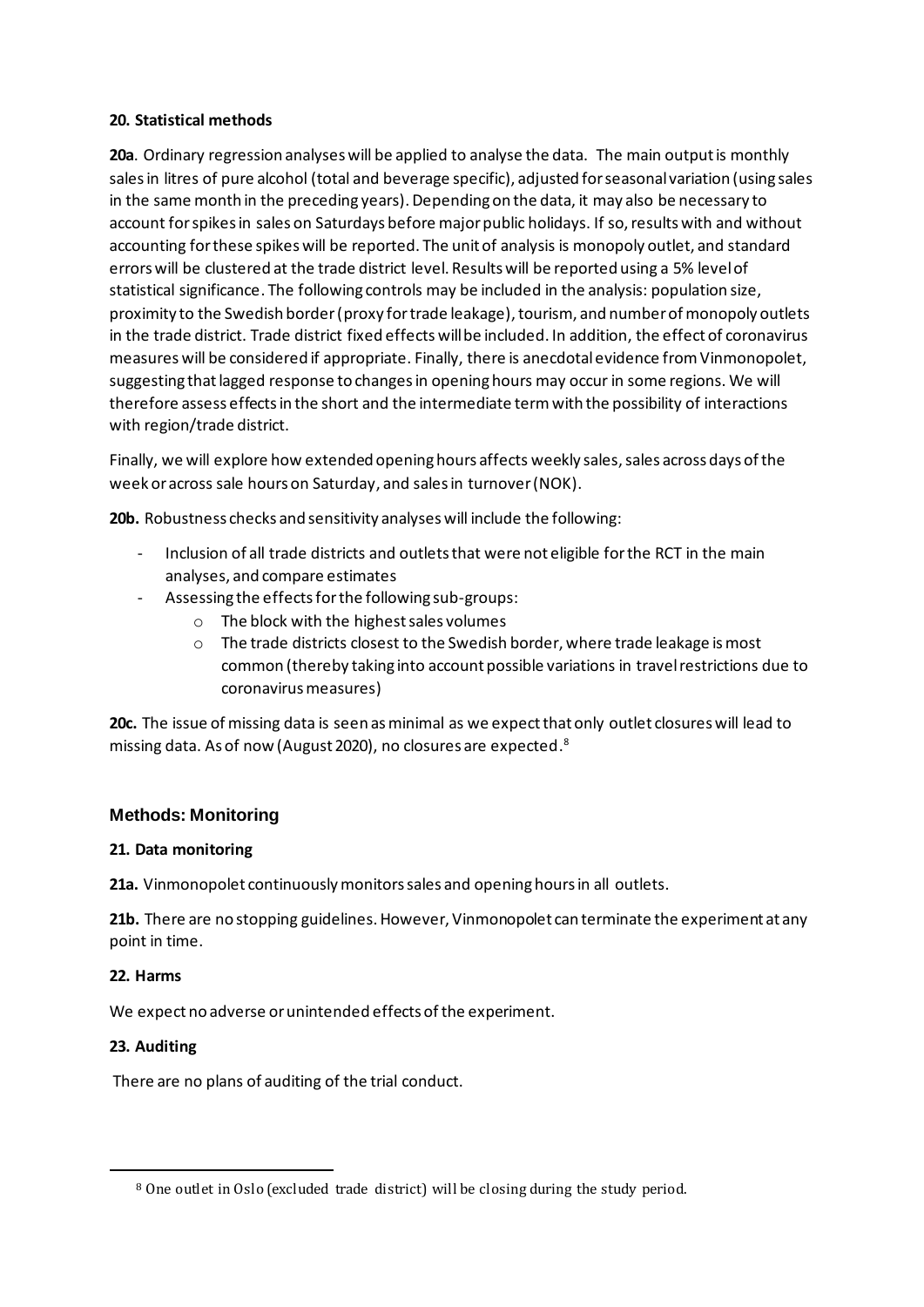# **Ethics and dissemination**

#### **24. Research ethics approval**

Non-applicability of IRB approval is obtained from an internal review board at NIPH.

#### **25. Protocol amendments**

There are no plans for important protocol modifications.

#### **26. Consent or assent**

**26a.** No consent necessary. The data applied are not personal.

#### **26b.** NA

#### **27. Confidentiality**

The data will be treated with confidentiality as required by the data producers.

#### **28. Declaration of interests**

There are no potential conflicts of interests.

#### **29. Access to data**

The research team at NIPHwill have access to the data. Data and statistical programming code can be made available upon publication of results. Data providers can, however, limit the coverage of the publicly available sales data due to business considerations.

#### **30. Ancillary and post-trial care**

Not applicable.

#### **31. Dissemination policy**

**31a.** Results from the trial will be communicated to the Norwegian Ministry of Health and Care, Vinmonopolet, the research community and the general public via various suitable outlets, including research reports in peer-reviewed scientific journals and media presentations.

**31b**. The research team at NIPH will author the papers presenting the trial results.

**31c.** The full protocol will be published. Statistical programming code and some of the data can be made public upon publication.

# **Appendices**

Non-IRBapplicability confirmation

Participant timeline

WHO dataset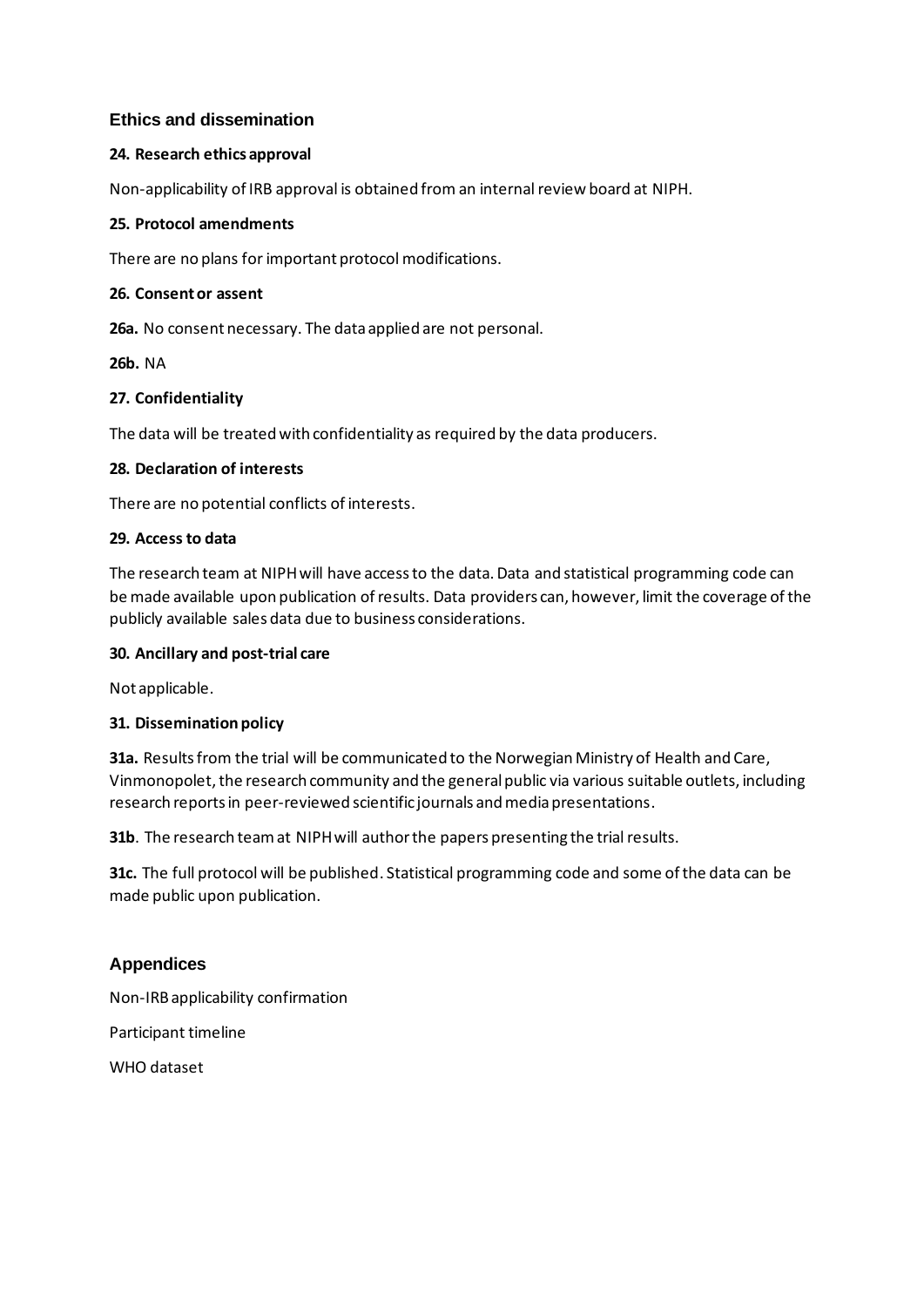#### **References:**

Babor, T., et al. (2010). Alcohol: No ordinary commodity. Research and public policy. Second edition. Oxford, Oxford University Press.

Chan, A.-W., et al. (2013). "SPIRIT 2013 statement: defining standard protocol items for clinical trials." Annals of internal medicine **158**(3): 200-207.

Holmes, J., et al. (2012). "The temporal relationship between per capita alcohol consumption and harm: A systematic review of time lag specifications in aggregate time series analyses." Drug and Alcohol Dependence **123**(1-3): 7-14.

Horverak, Ø. (2008). "The transition from over-the-counter to self-service sales of alcoholic beverages in Norwegian monopoly outlets. Implications for sales and customer satisfaction." Nordic Studies on Alcohol and Drugs **25**(2): 77-99.

Kehoe, T., et al. (2012). "Determining the best population-level alcohol consumption model and its impact on estimates of alcohol-attributable harms." Population Health Metrics **10**(1): 6.

Kolosnitsyna, M., et al. (2014). "Availability restrictions and alcohol consumption: A case of restricted hours of alcohol sales in Russian regions." The international journal of alcohol and drug research **3**(3): 193–201-193–201.

Marcus, J. and T. Siedler (2015). "Reducing binge drinking? The effect of a ban on late-night offpremise alcohol sales on alcohol-related hospital stays in Germany." Journal of Public Economics **123**: 55-77.

Mäkelä, P., et al. (2002). Who drinks more or less when policies change? The evidence from 50 years of Nordic studies. The effects of Nordic alcohol policies? What happens to drinking and harm when alcohol controls change? R. Room. Helsinki, Nordic Council for Alcohol and Drug Research**:** 17-70.

Nepal, S., et al. (2020). "Effects of extensions and restrictions in alcohol trading hours on the incidence of assault and unintentional injury: systematic review." Journal of studies on alcohol and drugs **81**(1): 5-23.

Norström, T. and O.-J. Skog (2003). "Saturday opening of alcohol retail shops in Sweden: an impact analysis." Journal of studies on alcohol **64**(3): 393-401.

Norström, T. and O. J. Skog (2005). "Saturday opening of alcohol retail shops in Sweden: an experiment in two phases." Addiction **100**(6): 767-776.